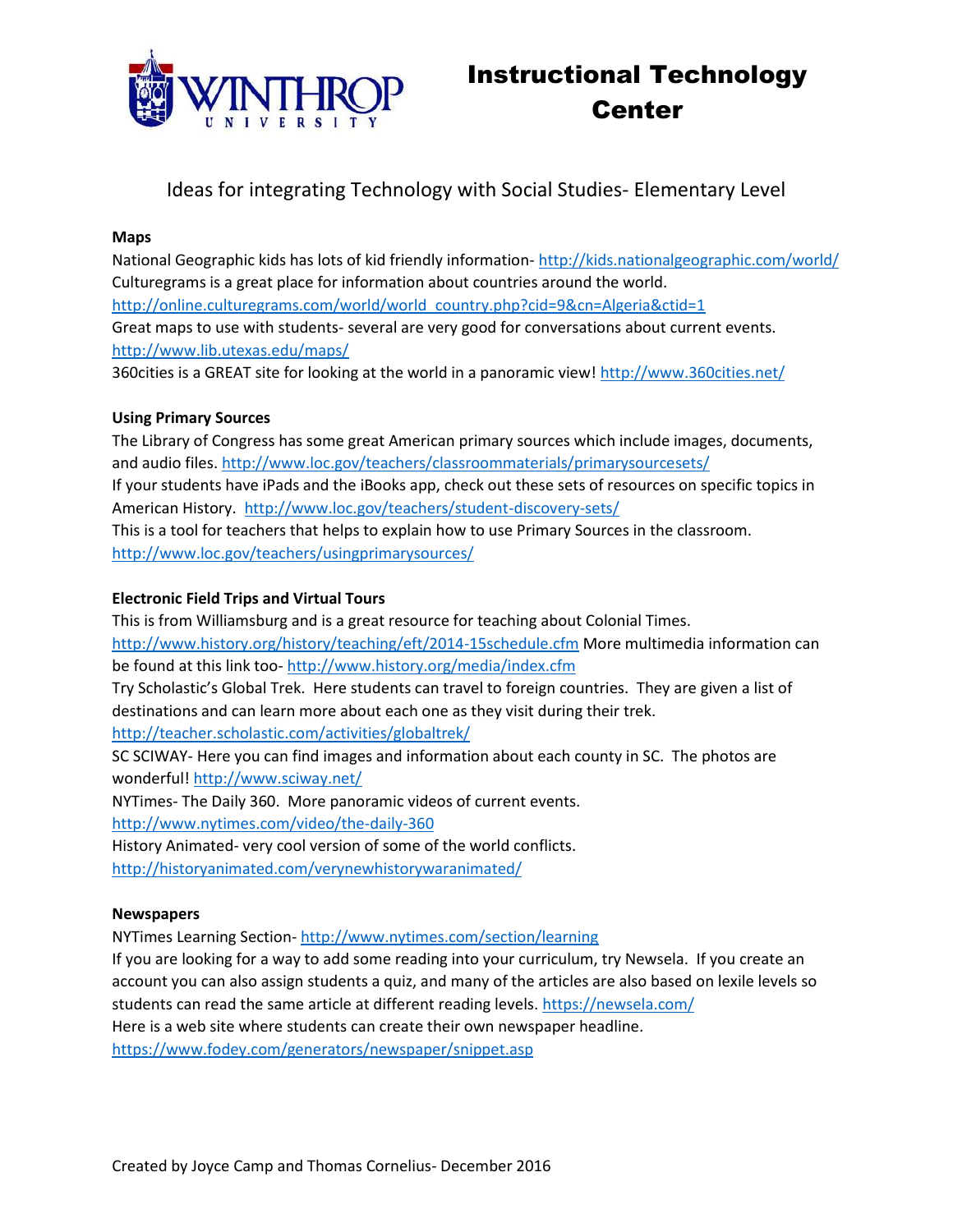

# Instructional Technology Center

# **Using Google Earth Tools**

Google Earth- <https://www.google.com/earth/>Turn layers on and off in Google Earth to explore how they change what you see. Examples to try include Borders and Labels, Ocean, Weather. Use the ruler to include a little bit of math and calculate the perimeter, and area of landforms or countries or distances between sites on the globe.

US Presidents- <http://www.google.com/earth/explore/showcase/uspresidents.html>

Other Google Earth Resources

<http://online.wvu.edu/Faculty/Resources/ToolKit/GoogleEarth/>

<https://www.google.com/help/maps/education/resources.html#tab=introductory>

Google Maps- <https://www.google.com/maps/about/play/> Be sure to click the menu in the upper left corner to see more resources

#### **More Technology Ideas**

#### Greenscreen

Use Greenscreen technology to have your students travel to faraway places and discuss those places-Greenscreen ideas and directions can be found at<https://www.winthrop.edu/itc/default.aspx?id=45878> Here are some ideas for using the Greenscreen in your classroom:

- Flipped classroom opportunities: view an example here <https://www.youtube.com/watch?v=xqQKwJvFGYI>
- Have your students be a travel guide
- Recreate a famous scene from history. Ex: the landing of the Mayflower on Plymouth Rock
- Synthesize what they've learned with creative tasks like Epic Rap Battles of History

#### Virtual Reality

Use Virtual Reality to explore places that you might not have another chance to see. Ideas and directions can be found at<https://www.winthrop.edu/itc/default.aspx?id=43180> Here are some ideas for using VR in your classroom:

- Supplement a lecture you already have about a location and use Google Expeditions instead
- Broaden topics and engagement by having visual aids for places and locations you would not normally be able to go
- Compare and contrast locations from all over the world within a single class period. Ex: What similarities differences do you see between Paris, Quebec, and Manitoba?
- Compare and contrast the people from different areas in the world

# Ozobots

Use Ozobots to create maps or travel to other places. Use them as an assessment tool. <https://www.winthrop.edu/itc/default.aspx?id=45884>

Here are some ideas for using Ozobots in the classroom

- Reinforce a student's understanding of directions, right, left, straight
- Create maps
- Navigate through maps for instance, direct the ozobot along the path of the titanic

Created by Joyce Camp and Thomas Cornelius- December 2016